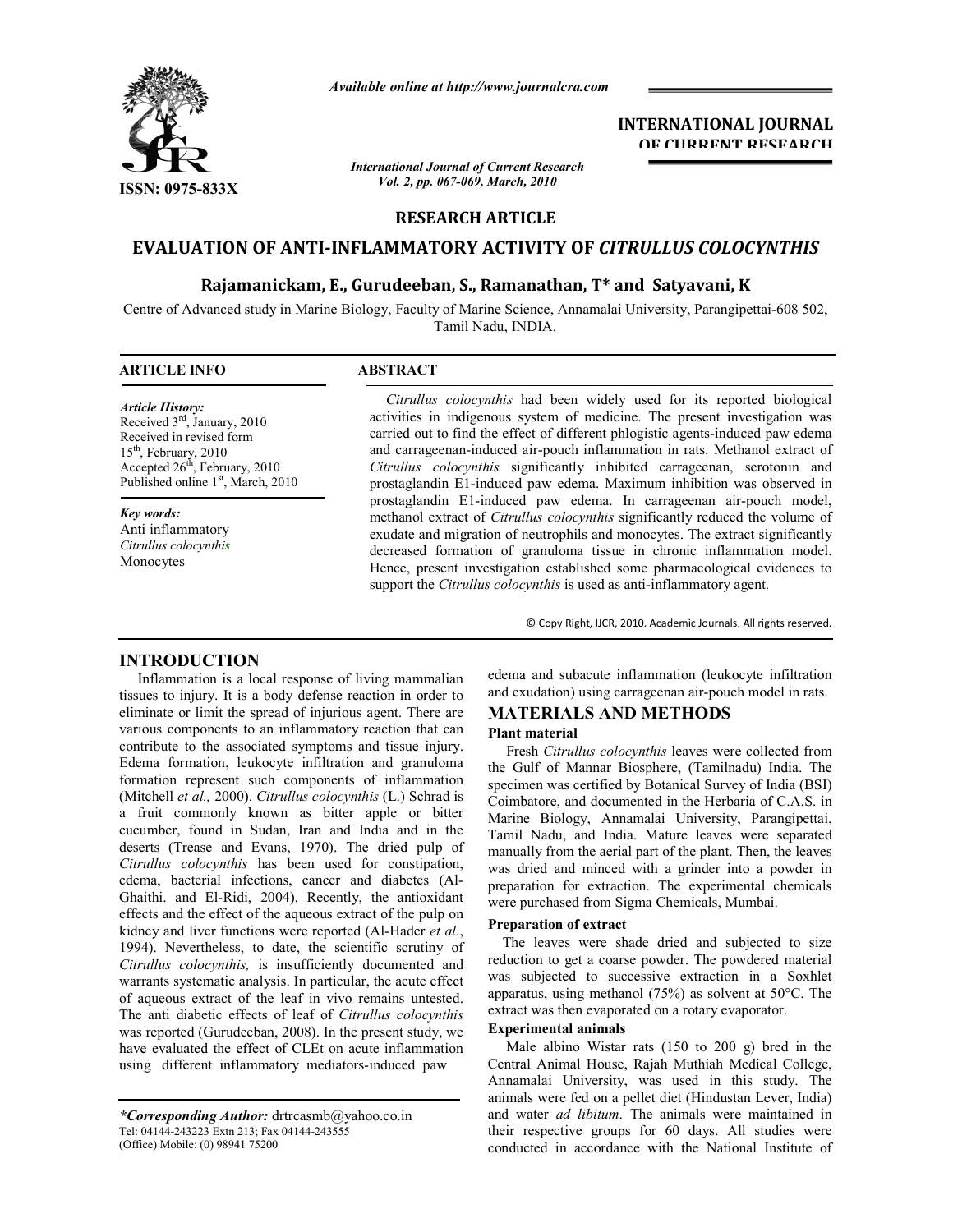Health's Guide for the Care and Use of Laboratory Animals [NIH,1985], and the study was approved by the Institutional Ethical Committee of Rajah Muthiah Medical College and Hospital, Annamalai University, Annamalai Nagar, Tamilnadu, India.

#### **Phlogistic agents-induced paw edema**

 The rats were divided into different groups of six each. Acute inflammation was induced by intraplantar administration of 0.1 ml of carrageenan (1%) and chemical mediators *viz* ; serotonin (0.1%), and prostaglandin  $E_1$  (0.0001%). Rats were treated with CLEt (250 mg/kg, p.o.), 1 h before administration of phlogistic agents. The paw volume was measured prior to injection of phlogistic agent (0 h) and then at predetermined interval for each agent. For carrageenan, bradykinin and prostaglandin E<sub>1</sub>, the interval was 3 h, whereas, for serotonin was 1 h and 2 h, respectively. Paw volume was measured using digital Plethysmometer (UGO BASIL, Italy). Change in the paw volume was measured and antiinflammatory activity was calculated by using the formula: % Inhibition of inflammation =  $1-(Vt/Vc) \times 100$ , where, VT represents the change in the paw volume in CLEt treated group and VC represents the change in the paw volume in the corresponding vehicle treated control group.

#### **Carrageenan air-pouch model**

 The rats were divided into three groups (n=6). Airpouch was produced according to the method described by (Salvemini *et al,* 1995). Briefly, rats were anesthetized and air cavities were produced by subcutaneous injection of 20 ml of sterile air into the intrascapular area of the back (0 day). An additional 10 ml of air was injected into the cavity every 3 dose (3rd and 6th day) to keep the space open. On the 7th day, 2 ml of 1% solution of carrageenan dissolved in saline was injected directly into the pouch to induce an inflammatory response. The rats were orally pre-treated with CLEt or indomethacin 2 h prior to the injection of carrageenan into the air-pouch. The second dose of treatment was repeated after 24 h of the first treatment. Forty-eight hours after carrageenan injection, the rats were anesthetized with ether and the pouch was carefully opened by a small incision. The volume of exudate was collected and measured. An aliquot of the exudate was used for quantification of leukocyte concentration using a hemocytometer and differential cell count was performed using a manual cell counter after staining with Wright's stain. The results were expressed as the total number of neutrophils and monocytes. **Statistical analyses:**

All data were expressed as mean  $\pm$  SEM. The statistical analyses were performed using Student's't' test (p<0.05 was considered as significant).

## **RESULTS**

CLEt significantly  $(p<0.05)$  inhibited carrageenan, serotonin and prostaglandin  $E_1$  -induced paw edema. Maximum inhibition (48%) was found in prostaglandin E<sub>1</sub> -induced paw edema, whereas, it was 35% in carrageenan induced paw edema and 30.28% inhibition, respectively relative to vehicle treated control group. In the carrageenan air-pouch model CLEt and indomethacin significantly (p<0.05) reduced carrageenan-induced

exudate volume and infiltration of neutrophils and monocytes into the air-pouch compared to vehicle treated control group (Table 2). Inflammation has different phases; the first phase is caused by an increase in vascular permeability, the second one by infiltration of leukocytes and the third one by granuloma formation. In the present study, we have examined the effects of CLEt on two phases of inflammation. In the preliminary experiment, the different doses of extract (100, 250, 500 mg/kg, p.o.) were tested in carrageenan-induced acute inflammation in rats (results not shown). We observed that CLEt at the doses of 250 and 500 mg/kg significantly inhibited carrageenan-induced paw edema. Based on these observations and the previous report (Raphael, 2000), we selected 250 mg/kg, p.o. dose for further studies. In the present study, CLEt significantly inhibited the paw edema induced by prostaglandin  $E_1$  (48.56%) and serotonin (30.28%). Further, except prostaglandin  $E_1$  -induced edema, the magnitudes of these inhibitions were less than that observed with carrageenan-induced edema (35.26%). It has been reported that these inflammatory mediators are released endogenously and contribute to the various phases of paw edema (Smith, 1974). These observations suggest that probably, CLEt shows antiinflammatory effect not only by blocking the effects of serotonin, and prostaglandin  $E_1$  on vascular membrane but also by inhibiting the release of these mediators. Since maximum antiinflammatory effect was observed in prostaglandin  $E_1$ -induced paw edema, our results favor the notion that CLEt may contain active constituent that block prostaglandin  $E_1$  effects. In the current study, CLEt significantly reduced the neutrophil and monocyte infiltration and volume of exudate in carrageenan-induced air-pouch inflammation. These results indicate that CLEt may alter the action of endogenous factors that are involved in neutrophil and monocyte migration to the site of inflammation. However, CLEt was less potent than indomethacin.

### **DISCUSSION**

In the present study, anti inflammatory activity of methanolic extract of *Citrullus colocynthis* leaves were evaluated. Anti-inflammatory activity was tested by different in vivo screening models, represents different phases of inflammation. Carrageenan induced edema has been commonly used as an experimental animal model for acute inflammation study and is believed to be biphasic. The early phase of the carregeenan model is mainly mediated by histamine, serotonin and increased synthesis of prostaglandins in the damaged tissue surroundings. Histamine, serotonin, bradykinin and prostaglandins are established mediators of acute phase of inflammation causing increase in vascular permeability and vasodilatation (Smith, 1974). The later phase is sustained by prostaglandins release and mediated by bradykinin, leukotrines, polymorphonuclear cells and prostoglandins produced by tissue macrophages (Whittle, 1964).

 The anti-inflammatory activity of CLEt extract found may be due to the presence of therapeutically active flavonoids such as apigenin, quercetin, naringein and luteolin (Khare, 2009). Flavonoids are known to prevent the synthesis of prostaglandins and have therapeutic application on inflammation (Havsteen, 2002).